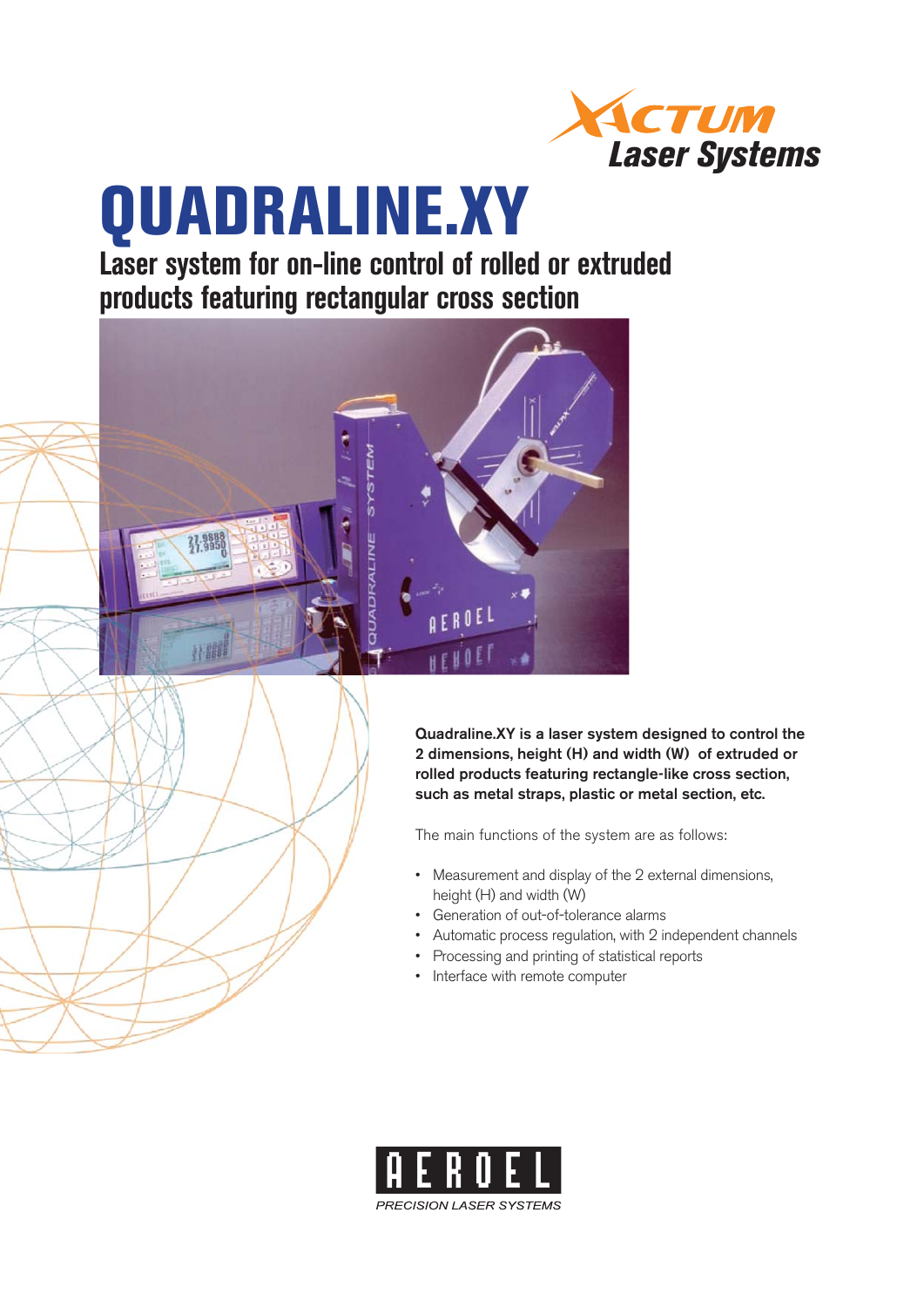### **How does it work ?**

The Quadraline.XY system is based on an dual-axis laser gauge installed on-line, which measures the external dimensions of the product along 2 directions at 90°. In such a way it is possible to measure both the height and the width, provided that the measuring directions be aligned along the axes of the rectangular cross section of the product. In addition, to avoid that small and random twisting of the product around its axis may affect the gauging accuracy, a special filtering software saves and processes only the minimum values of the readings for each axis: these are exactly the true dimensions being gauged. Should it be impossible to keep the product alignment, it is possible to mount the gauge on a special oscillating fixture  $(\pm 5^{\circ}$  max.) to guarantee that the two minimum values corresponding to the section dimension are always detected, whatever is the orientation of the product section. The fixture is powered by standard compressed air and the cycle time and the span angle can easily adjusted by the operator; a limit switch provides the syncronisation between the measuring period and the oscillation cycle

The signals from the laser gauge are processed by the software which constantly compares the measured values with the nominal set-points entered by the operator. If the actual dimensions of the product tend to go outside the pre-set limits, the software automatically corrects the machine, to keep the product in tolerance.

When working on rolling machines, 2 independent feedback loops are available, to adjust the distance between the rolls pairs that drive H and W dimensions. The results of measurement during manufacturing can be stored in memory and processed to produce the fully-detailed statistical reports required for quality certification.



# **System configuration**

The Quadraline.XY system uses dual-axis Xactum Laser Gauges.

#### **The Basic system is composed of:**

- **XLS13XY** or **XLS35XY** Xactum Laser Gauge;
- **CE-100**, Operator's Interface Panel, 19" Rack mount version;
- **Quadraline.XY software** (basic module) pre-installed in the Gauge
- 5 m long connecting cable

#### **Some options and accessories available to complete the system are:**

- Oscillating fixture to mount the gauge
- Supplementary software for machine regulation and/or statistical reporting;
- Electronic and/or motor driven potentiometer for interface with the machine;
- Proximity switch for length counting:
- Telescopic stand for laser gauge:
- Protective bracket for the gauge with pressurizing facility;
- High pressure centrifugal blower;
- Extension cables.



### **Advantages**

Laser technology makes possible **non-contact measurement**, to gauge moving products, hot or soft, when contact probes are ineffective;

On-line application allows **100% tolerance check**;

Running close to the lower tolerance limit means significant **material savings**;

The automatic process control **reduces manning requirements**; Improvement in quality and **reduction of waste**;

Product quality and process capability can be proven by **printed reports**.

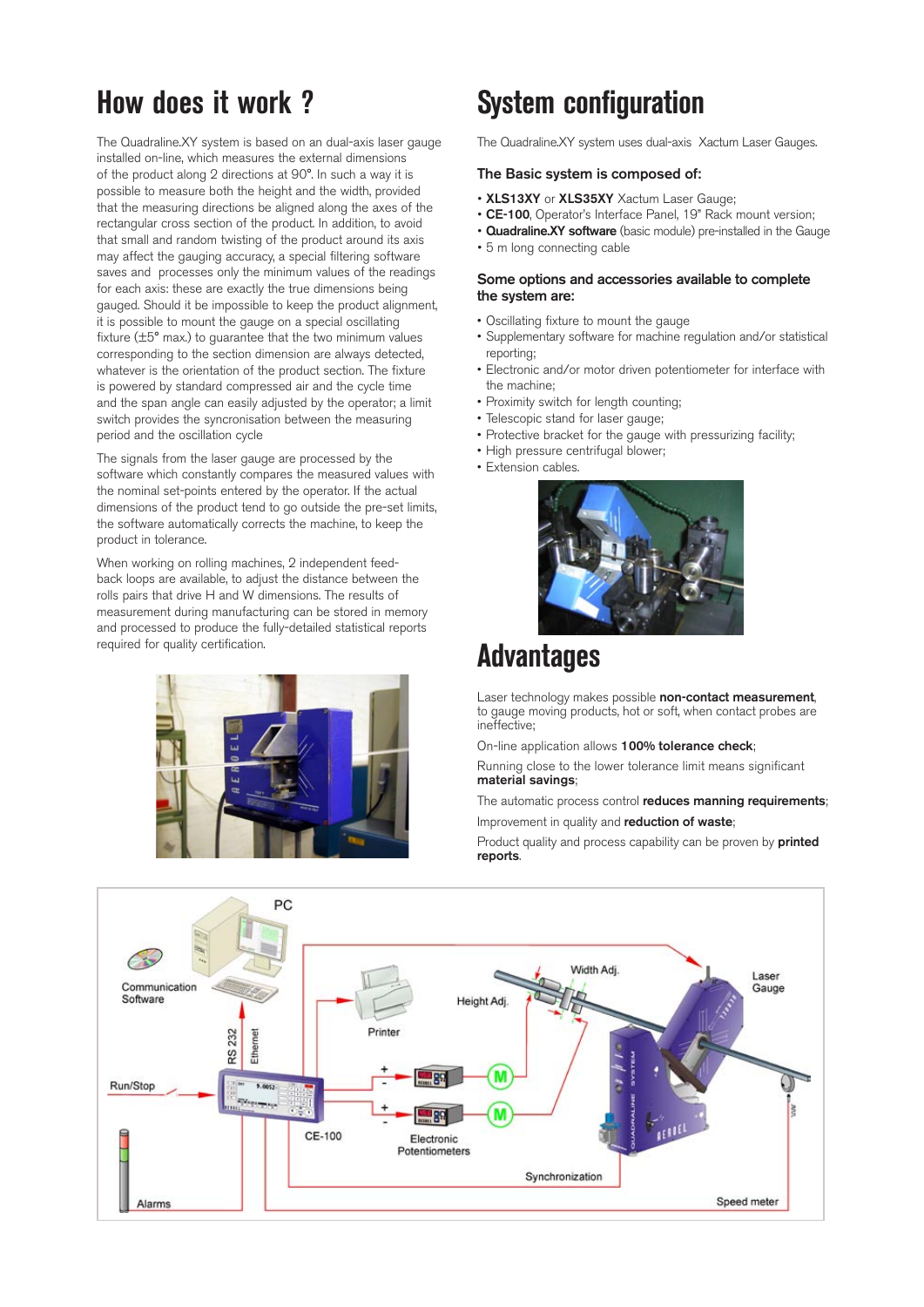

# **The Quadraline.XY Software**

The Quadraline.XY software is pre-loaded inside the Xactum gauge and, thanks to its modular structure (basic package + optional Regulation and Statistics) it can meet all operational requirements. Special care has been taken to ensure that the system is easy to use and simple to program even by nonexperts. Through the CE-100 Interface Panel, the operator uses function keys and pop-up menus to select the various functions or to enter the numerical values requested by the program.

> **SETUE** Disposi

Opzior<br>Calibr ioni

tup

ag<br>d:

Linguaggi

Francais

Deutsch

 $V$ Train English

#### **The basic package includes the following functions:**

- Measurement of the minimum or maximum values along X(H) and Y(W) axes.
- Automatic synchronization with the oscillating fixture
- Display of the measured values and of the shift from the nominal set-points.
- 3 measured values can be simultaneously displayed on the screen.
- Programmable alarms and pre-alarms for out-of-tolerance conditions.
- Measurement of opaque or transparent products (Glass Logic).
- Library of parameters for 1000 different products, directly
- retrievable by the operator. • Possibility of entering a password to restrict the programming functions to authorized personnel.
- Ethernet / Rs232 interface for remote programming or data retrieval.
- Multi-lingual menus (Italian, English, French and German).
- Selectable measuring unit (mm or inches) and
- resolution. • Pre-programmed factory set-up to facilitate installation and start-up of the system.



#### **The additional Process Regulation module (Option 1) features the following functions:**

• Software for automatic regulation of the product dimensions, by adjusting the line speed or the distance between the rolling rolls.



- Two independent regulation channels are driven, for H and W dimensions.
- PI (Proportional Integral) mode using INC (+) or DEC (-) pulses.
- The regulation takes place only when a tendency to deviate from the nominal set-point is positively verified.
- Automatic compensation of dead time according to variations of line speed.
- Control parameters can be programmed and stored in the product library.
- Programmable hot/cold offset to compensate for the thermal expansion of the extruded product when measurement is performed immediately after the extrusion head.

#### **The additional Statistics module (Option 2) offers the following functions:**

- Histograms showing the H and the W values, measured during the manufacturing.
- Programmable limits for the exclusion of any abnormal measurement value arising from anomalous working conditions.
- The data acquisition interval can be selected manually by the operator or determined automatically via a Start/Stop input signal.
- Recording of maximum, minimum and average values.
- Calculation of standard deviation and Cp and Cpk factors.
- Total length and average speed reporting.
- All listings show the date and time
- Identification of the operator, the machine and the type of product.
- Progressive numbering of the reel.